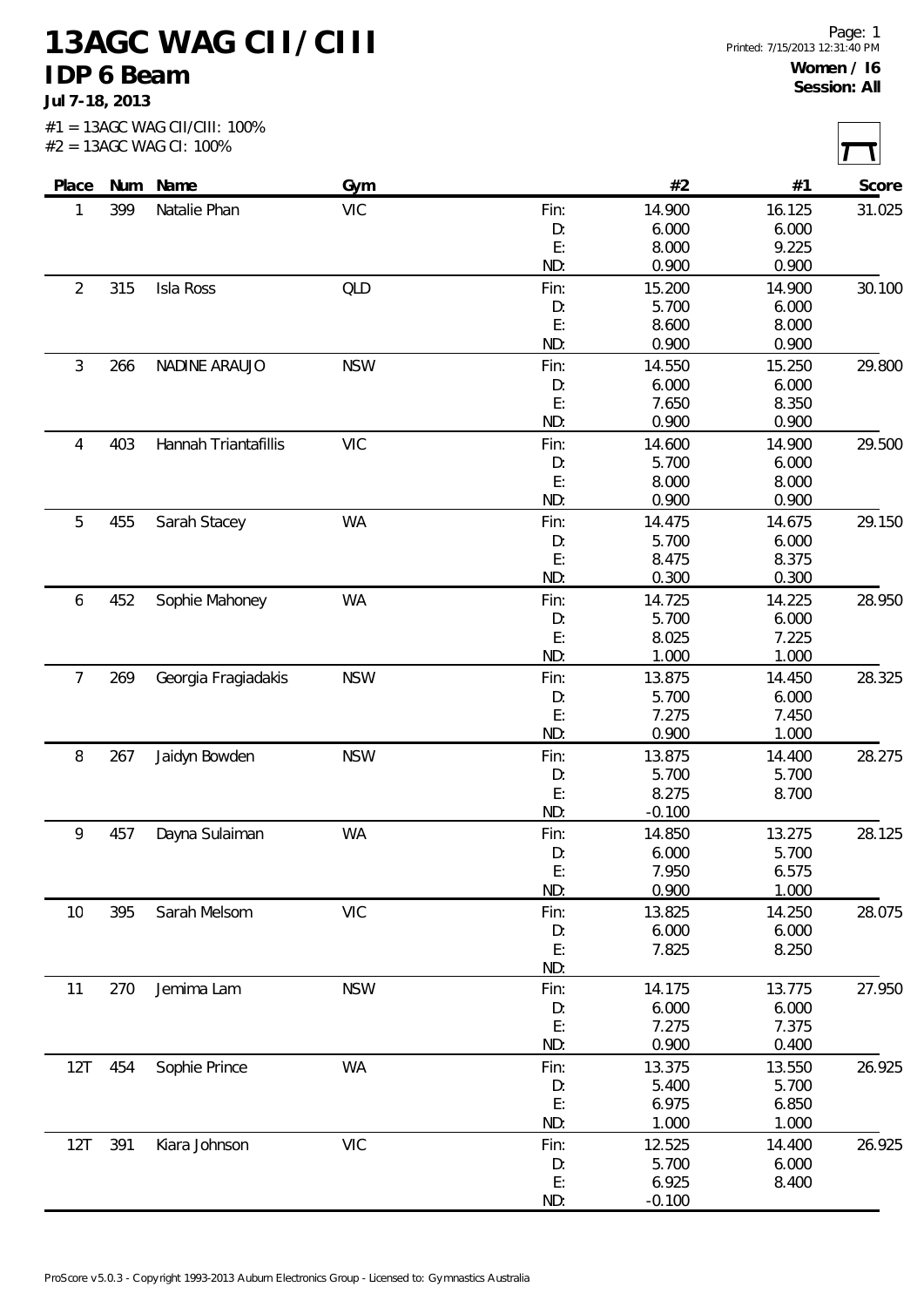**13AGC WAG CII/CIII IDP 6 Beam**

**Jul 7-18, 2013**

| Place |     | Num Name                | Gym        |            | #2              | #1              | Score  |
|-------|-----|-------------------------|------------|------------|-----------------|-----------------|--------|
| 14    | 396 | Caitlyn Montgomery      | <b>VIC</b> | Fin:       | 13.800          | 13.100          | 26.900 |
|       |     |                         |            | D:<br>E:   | 5.700           | 5.100           |        |
|       |     |                         |            | ND:        | 8.100           | 8.000           |        |
| 15    | 390 | Isabella Deak           | <b>VIC</b> | Fin:       | 13.150          | 13.725          | 26.875 |
|       |     |                         |            | D:         | 5.700           | 5.700           |        |
|       |     |                         |            | E:         | 7.550           | 8.125           |        |
|       |     |                         |            | ND:        | $-0.100$        | $-0.100$        |        |
| 16    | 451 | Makayla Felix           | WA         | Fin:       | 13.400          | 13.425          | 26.825 |
|       |     |                         |            | D:         | 6.000           | 6.000           |        |
|       |     |                         |            | E:         | 7.400           | 7.425           |        |
|       |     |                         |            | ND:        |                 |                 |        |
| 17    | 456 | <b>Sidney Stephens</b>  | <b>WA</b>  | Fin:       | 12.775          | 13.800          | 26.575 |
|       |     |                         |            | D:         | 5.700           | 5.700           |        |
|       |     |                         |            | E:         | 7.075           | 8.100           |        |
|       |     |                         |            | ND:        |                 |                 |        |
| 18    | 394 | Emma Loveless           | <b>VIC</b> | Fin:       | 11.800          | 14.150          | 25.950 |
|       |     |                         |            | D:         | 5.100           | 5.700           |        |
|       |     |                         |            | E:         | 6.800           | 8.450           |        |
|       |     |                         |            | ND:        | $-0.100$        |                 |        |
| 19    | 400 | Gabrielle Prider        | <b>VIC</b> | Fin:       | 13.300          | 12.525          | 25.825 |
|       |     |                         |            | D:         | 6.000           | 5.100           |        |
|       |     |                         |            | E:         | 7.400           | 7.525           |        |
|       |     |                         |            | ND:        | $-0.100$        | $-0.100$        |        |
| 20    | 364 | Grace Popplestone       | SA         | Fin:       | 12.325          | 13.175          | 25.500 |
|       |     |                         |            | D:         | 5.700           | 5.400           |        |
|       |     |                         |            | E:         | 6.725           | 7.775           |        |
|       |     |                         |            | ND:        | $-0.100$        |                 |        |
| 21    | 450 | Niamh Collins           | <b>WA</b>  | Fin:       | 13.025          | 12.250          | 25.275 |
|       |     |                         |            | D:         | 6.000           | 5.700           |        |
|       |     |                         |            | E:<br>ND:  | 7.025           | 6.550           |        |
|       |     |                         | <b>VIC</b> |            |                 |                 |        |
| 22    | 392 | Arden Juricskay         |            | Fin:<br>D: | 12.775<br>5.700 | 12.300<br>5.100 | 25.075 |
|       |     |                         |            | E:         | 7.075           | 7.300           |        |
|       |     |                         |            | ND:        |                 | $-0.100$        |        |
| 23    | 268 | <b>ISABELLE CAMERON</b> | <b>NSW</b> | Fin:       | 12.050          | 12.875          | 24.925 |
|       |     |                         |            | D:         | 4.800           | 5.400           |        |
|       |     |                         |            | E:         | 7.250           | 7.475           |        |
|       |     |                         |            | ND:        |                 |                 |        |
| 24    | 273 | <b>GRACE WHITFIELD</b>  | <b>NSW</b> | Fin:       | 11.700          | 12.675          | 24.375 |
|       |     |                         |            | D:         | 4.800           | 6.000           |        |
|       |     |                         |            | E:         | 6.900           | 6.775           |        |
|       |     |                         |            | ND:        |                 | $-0.100$        |        |
| 25    | 404 | Ella Winder             | <b>VIC</b> | Fin:       | 12.175          | 11.750          | 23.925 |
|       |     |                         |            | D:         | 5.700           | 5.400           |        |
|       |     |                         |            | E:         | 6.475           | 6.350           |        |
|       |     |                         |            | ND:        |                 |                 |        |
| 26    | 453 | <b>Bridget Meade</b>    | <b>WA</b>  | Fin:       | 12.175          | 11.475          | 23.650 |
|       |     |                         |            | D:         | 5.100           | 5.100           |        |
|       |     |                         |            | E:         | 7.075           | 6.375           |        |
|       |     |                         |            | ND:        |                 |                 |        |